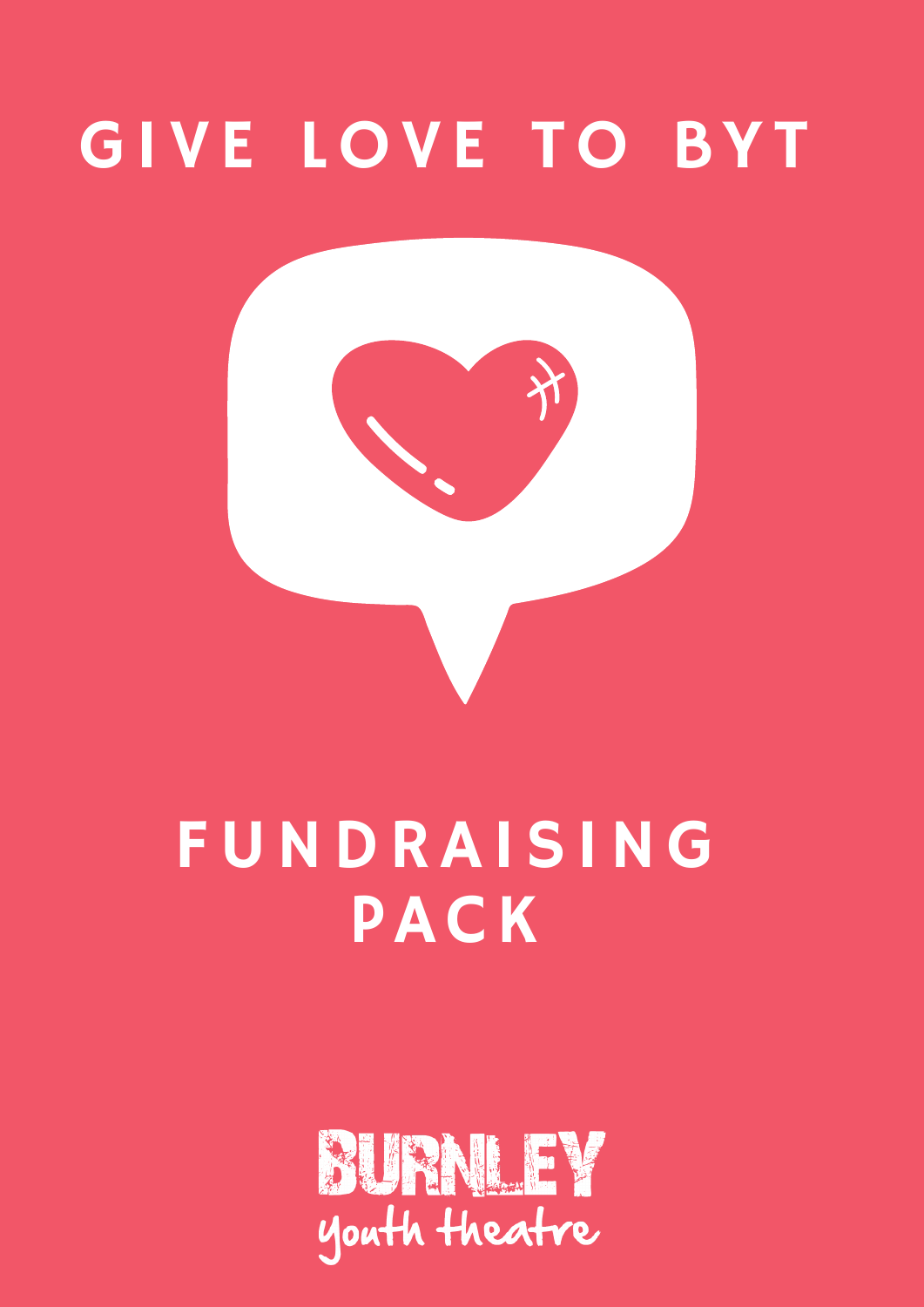## **HELLO!**

Hello from all of us at Burnley Youth Theatre. We are delighted that you want to host a BYTea party to help us raise vital funds to continue our work across Burnley and surrounding areas.

By taking part with this fundraising you will be helping us to creatively inspire children, young people and their families. We help build confidence, resilience, and develop skills in children and young people that will change their lives far beyond their years with us.

> We hope that you enjoy your event and can share photo's of your amazing cakes and creative games with #byteaparty and #givelovetobyt

Like all arts organisations across the country, the last two years have been incredibly challenging. We have been very blessed to receive funding from central government, trusts and foundations but in order to keep delivering the work that we do across our core youth theatre, productions, education and outreach we need to raise over £350,000 each year. We do this in many ways, through grants and direct commissions, workshop fees and selling theatre tickets, to refreshment sales and fundraising. No matter how large or small each and every one of these helps us to support this generation of children and young people, and the BYTea party is no exception.

Our aspiration is for you to help us raise £1,500 throughout February and March to work towards this goal. Within this pack you will find out how to promote, organise and run your own exciting and fun BYTea party.

1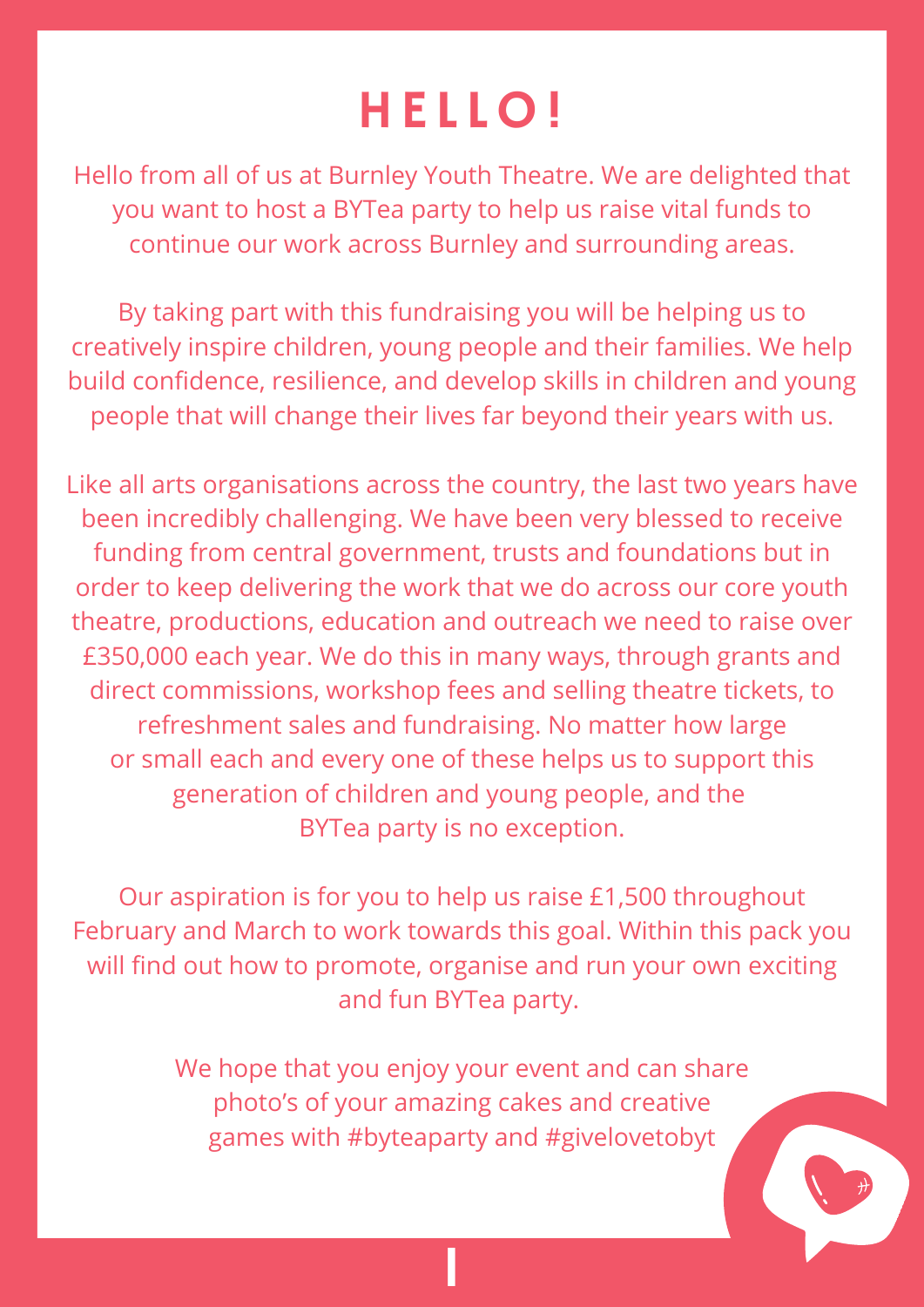## STEP BY STEP GUIDE TO HOST A GREAT BYT ea PARTY!

Step 1 - Decide when and where to host your BYTea Party

Step 2 - Invite all of your friends, family or colleagues

Step 3 - Get ready for the event - print out your decorations, get creative and don't forget to bake!

Step 4 - Welcome people to your BYTea Party and share pictures on social media with BYT and your friends

> Step 5 - Let us know how much you have raised and donate

> > 2

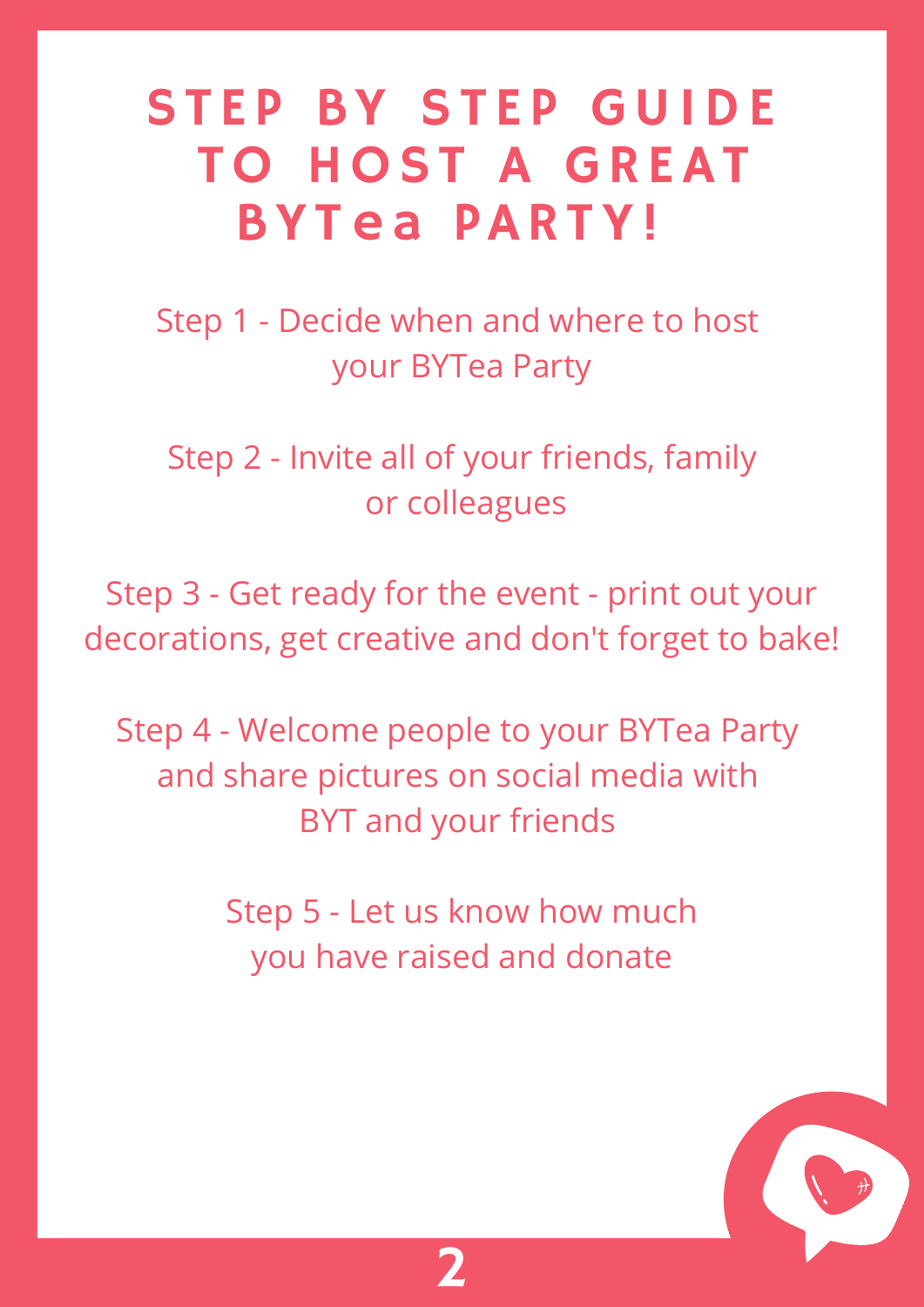# DECIDE W HEN AND WHERE TO HOST YOUR BYTea PARTY

### **WHEN**

## You can host a BYTea Party throughout February and March.



Host your BYTea party from anywhere! This could be your home, school or even work place.

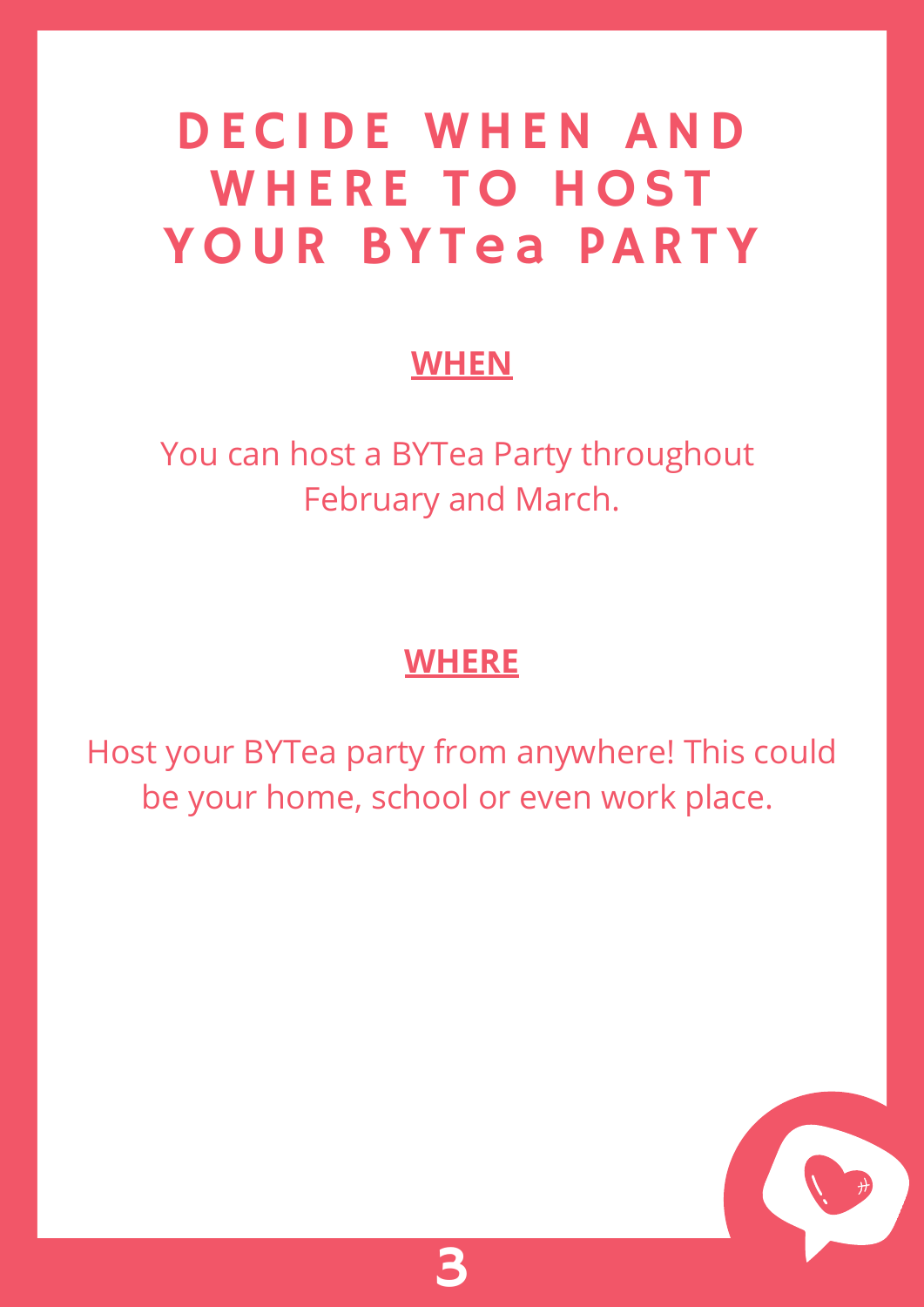# INVITE ALL OF YOUR FRI ENDS, FAMI LY OR COLLEAGUES!

Here are a few ways you can let your friends, family or colleagues know that you are hosting a BYTea Party. Get creative and plan ahead to ensure lots of people are invited!

1. Put posters up in your school, community space, workplace etc to advertise your event.

2. Share posts on social media.

3. Add a personal touch by sending invites to family, friends and colleagues.

**Examples of posters, social media templates and invitation ideas can be found from page 8**

4

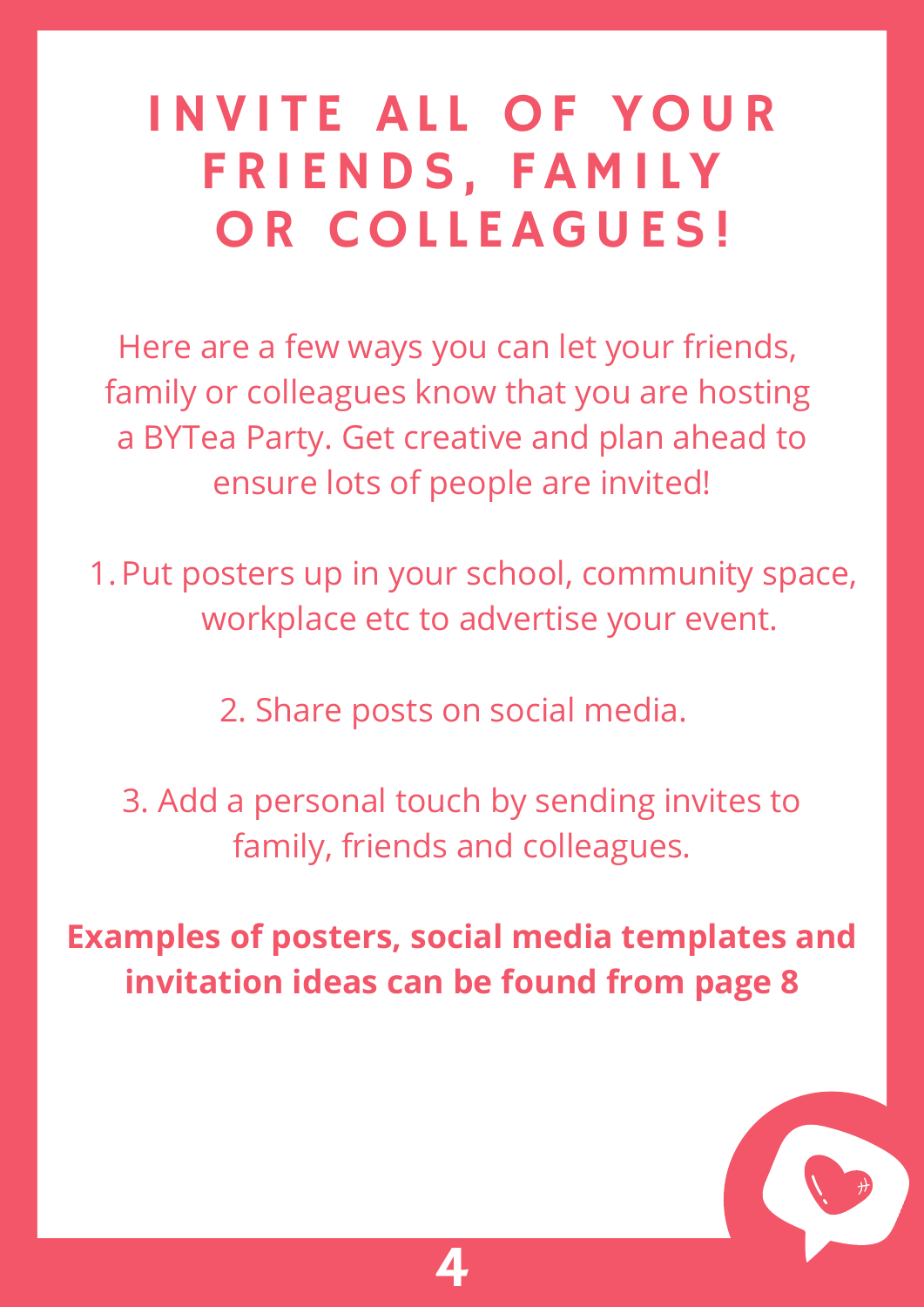# GET READY FOR YOUR BYTea PARTY!

Now you know the date, place and who is invited, it is time to get creative and prepare for your party.

As well as selling cakes to your guests you can also follow some of BYT's top tips or think of your own to make sure your BYTea Party is lots of fun!

### **BYT's Top Tips!**

5

1. Play fun drama games to entertain your guests.

2. Host your own competitions to encourage guests to donate more money.

> 3. Decorate your BYTea Party with bunting and signage.

**A selection of games, competitions, decoration templates and a cupcake recipe can be found from page 9**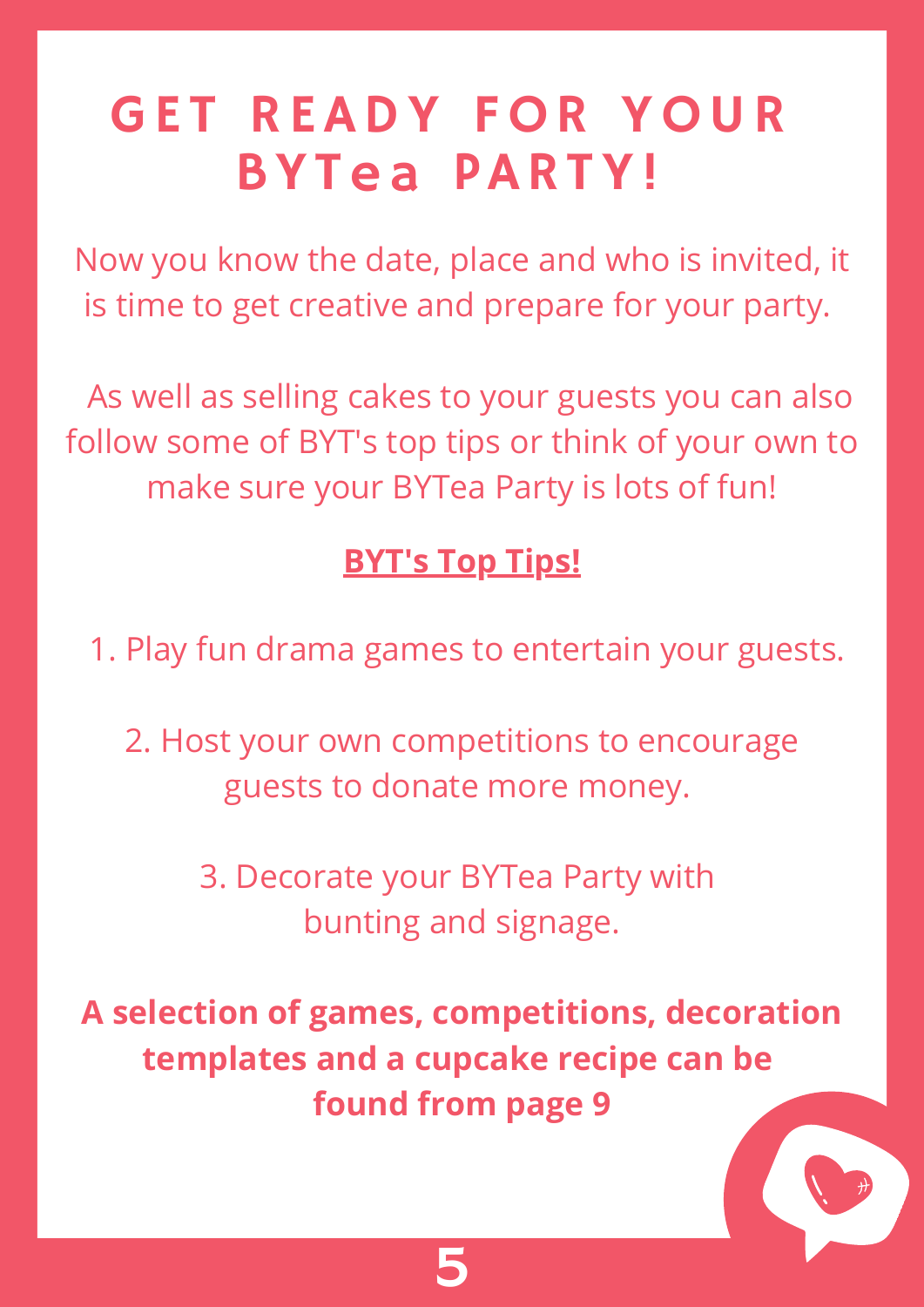# SHARE THE FUN OF YOUR PARTY!

The day has arrived and you are all ready to host your BYTea Party.

Be sure to share pictures of your event for BYT and your friends to see!

Whether this is behind the scenes, snaps of your guests enjoying themselves, taking part in the games and competitions or simply a display of your wonderful cakes.

## **Tag Burnley Youth Theatre in your pictures or share using #byteaparty #givelovetobyt**

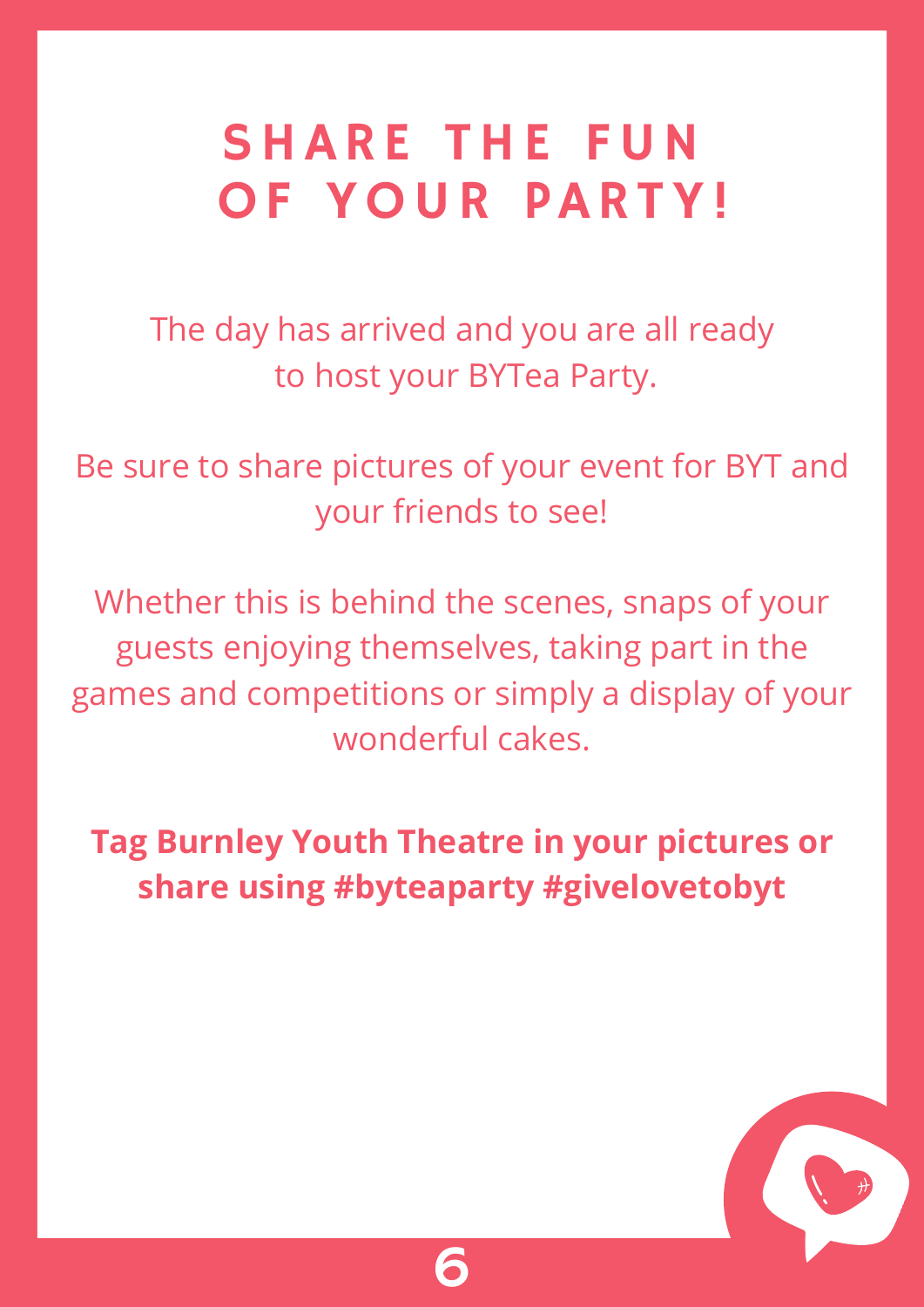## RE TURN YOUR DONAT ION TO BYT

Well done you have completed your fundraising and raised vital money to support our work.

7

### **HOW TO DONATE**

#### **In person**

If you are visiting BYT throughout February and March please return your donation to the BYT box office during normal workshop hours.

#### **Bank Transfer**

## We also welcome your donation via bank transfer to the below details, please quote BYTea Party in the description.

Account name: Burnley Youth Theatre Account number: 20293208 Sort code: 60-83-01

Thank you so much for your donation, we are feeling your love!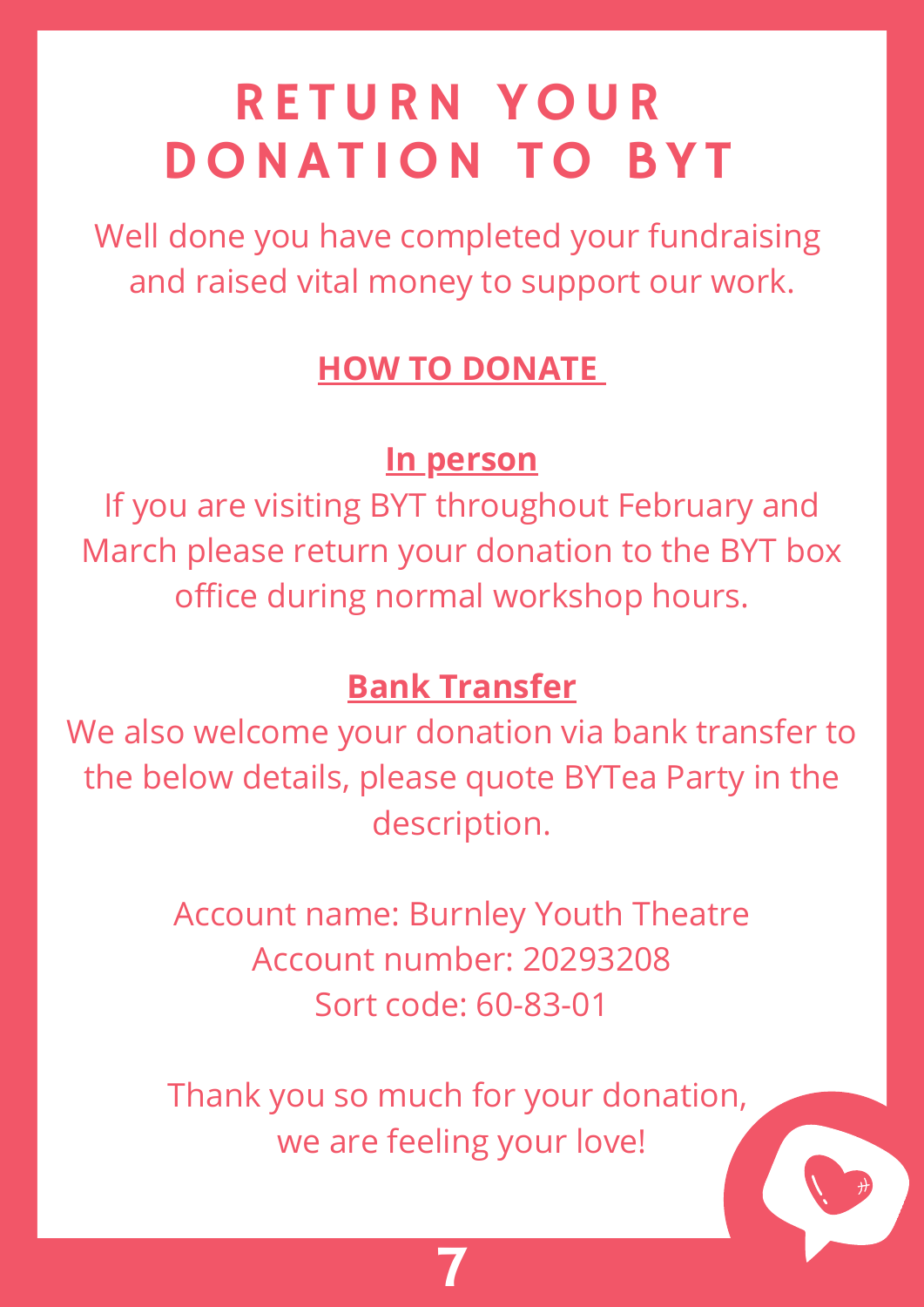## MARKETING IDEAS

Here are some marketing ideas to make it as easy as possible for you to spread the word about your BYTea Party!



### **What's Included?**

Poster Template - Add the location, date and time.

Social Media post suggestion

# (Top tip: share the poster as your image!)

Invite Template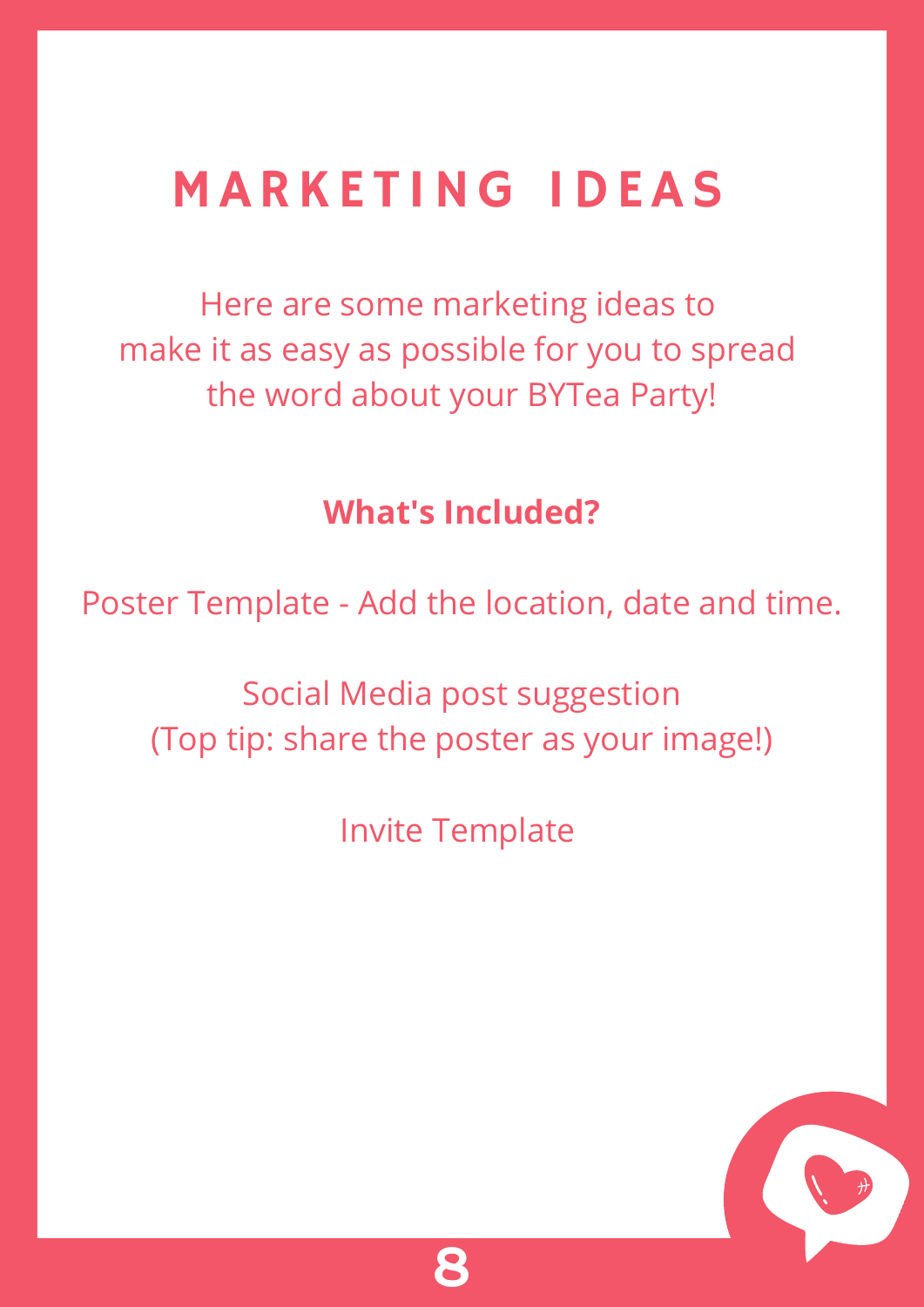

Come along to my BYTea Party to help raise

vital funds to support Burnley Youth Theatre and their work supporting local children, young people and families.

Location: Date: Time: Contact for more details:

> BURNL FY youth theatre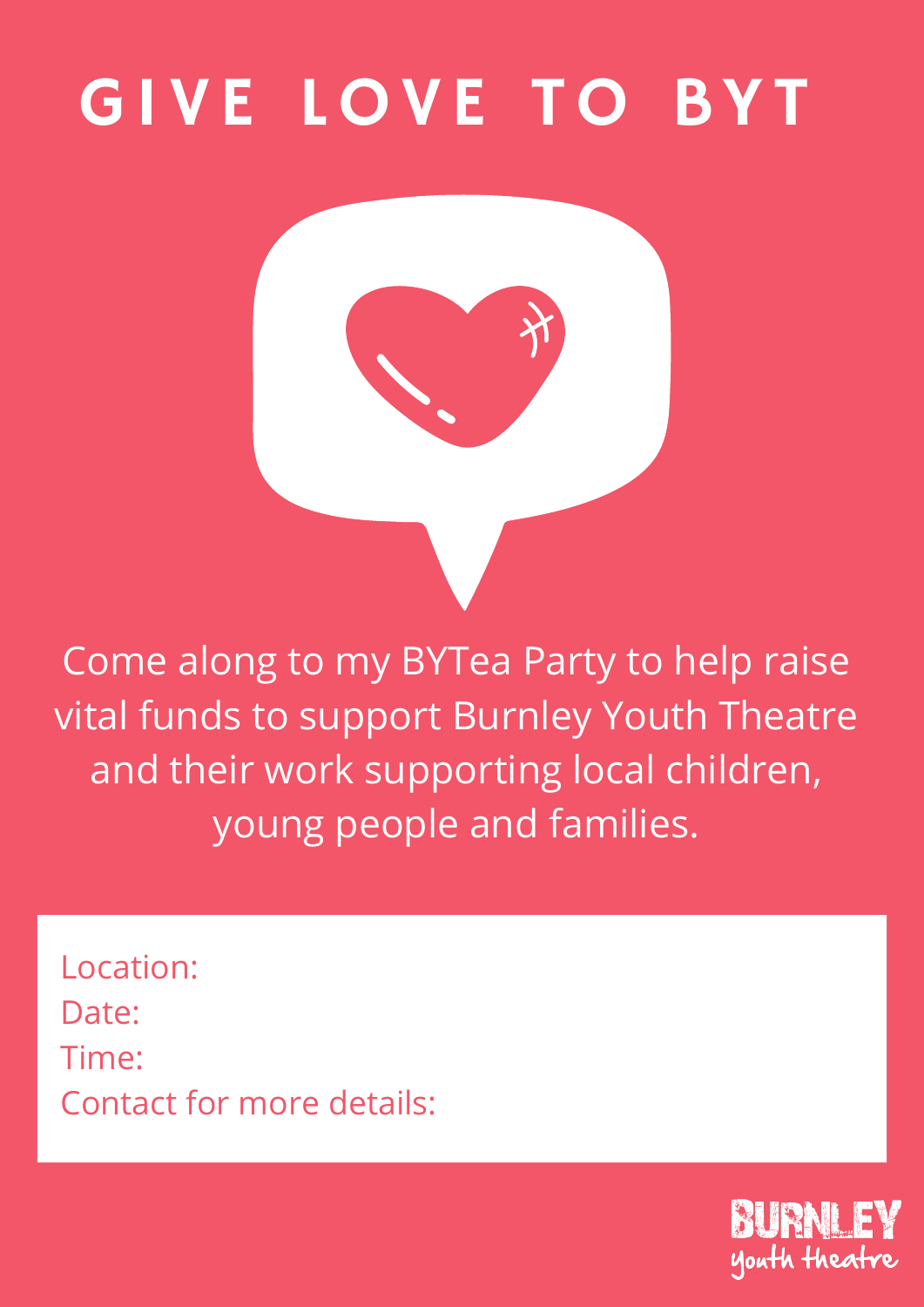# SOCIAL MEDIA POST SUGGESTION



Exciting news! I'm hosting a BYTea Party to help raise vital funds to support Burnley Youth Theatre and their work supporting local children, young people and families.

If you would like to come along or donate please get in touch.

Contact me for more details! What to bring? The bring?

The BYTea Party will involve cakes, games, competitions and more!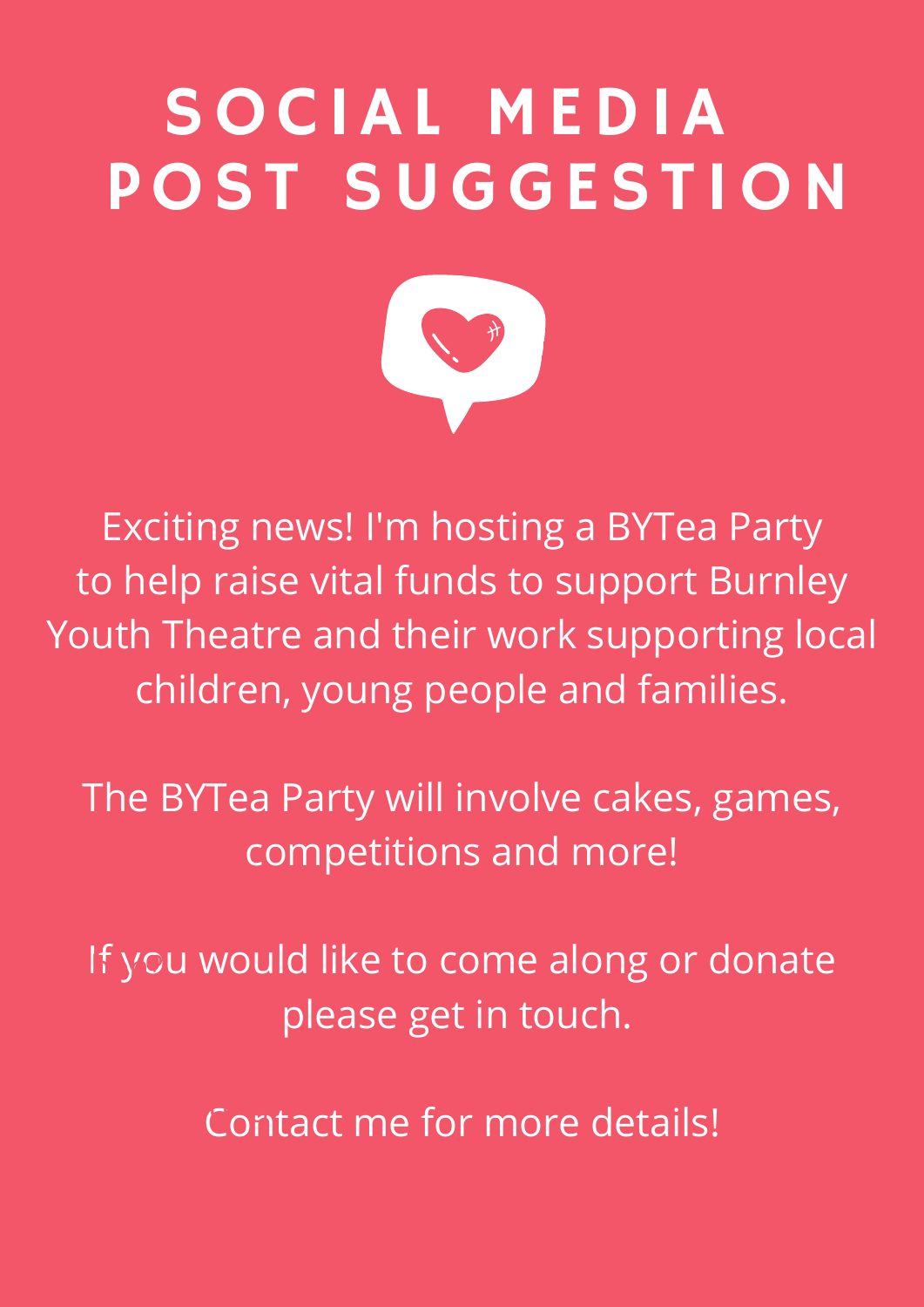

## Dear ................

## You are invited to my BYTea Party!

I would love your help in raising vital funds to support Burnley Youth Theatre and their work supporting local children,

## young people and families.

Location: ............................. Date: .............................. Time: .............................. RSVP: ..............................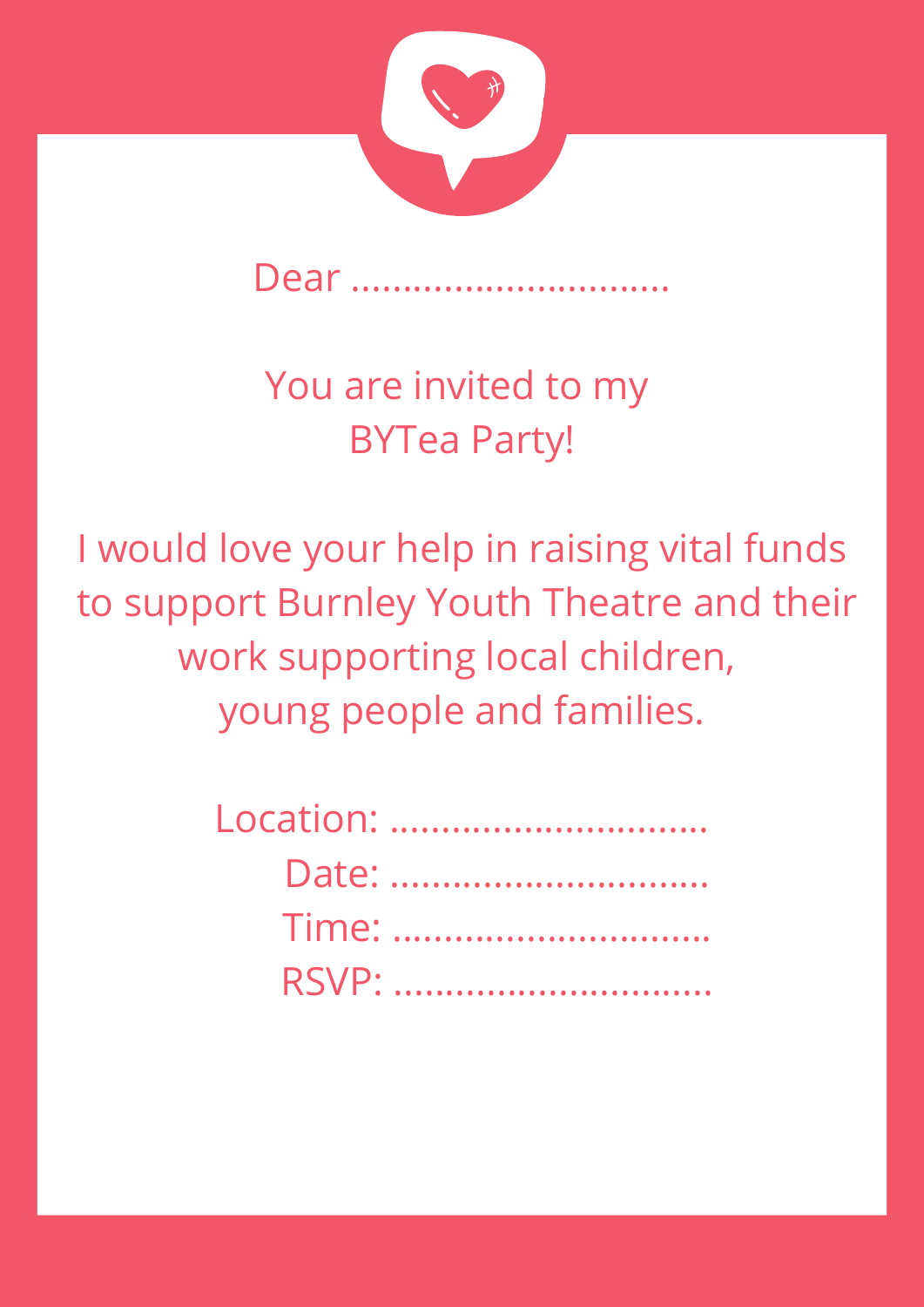## CREAT IVE IDEAS

Here are some creative ideas to make your BYTea Party lots of fun!



**What's Included?**

Creative drama games

Competition ideas

#### Decorations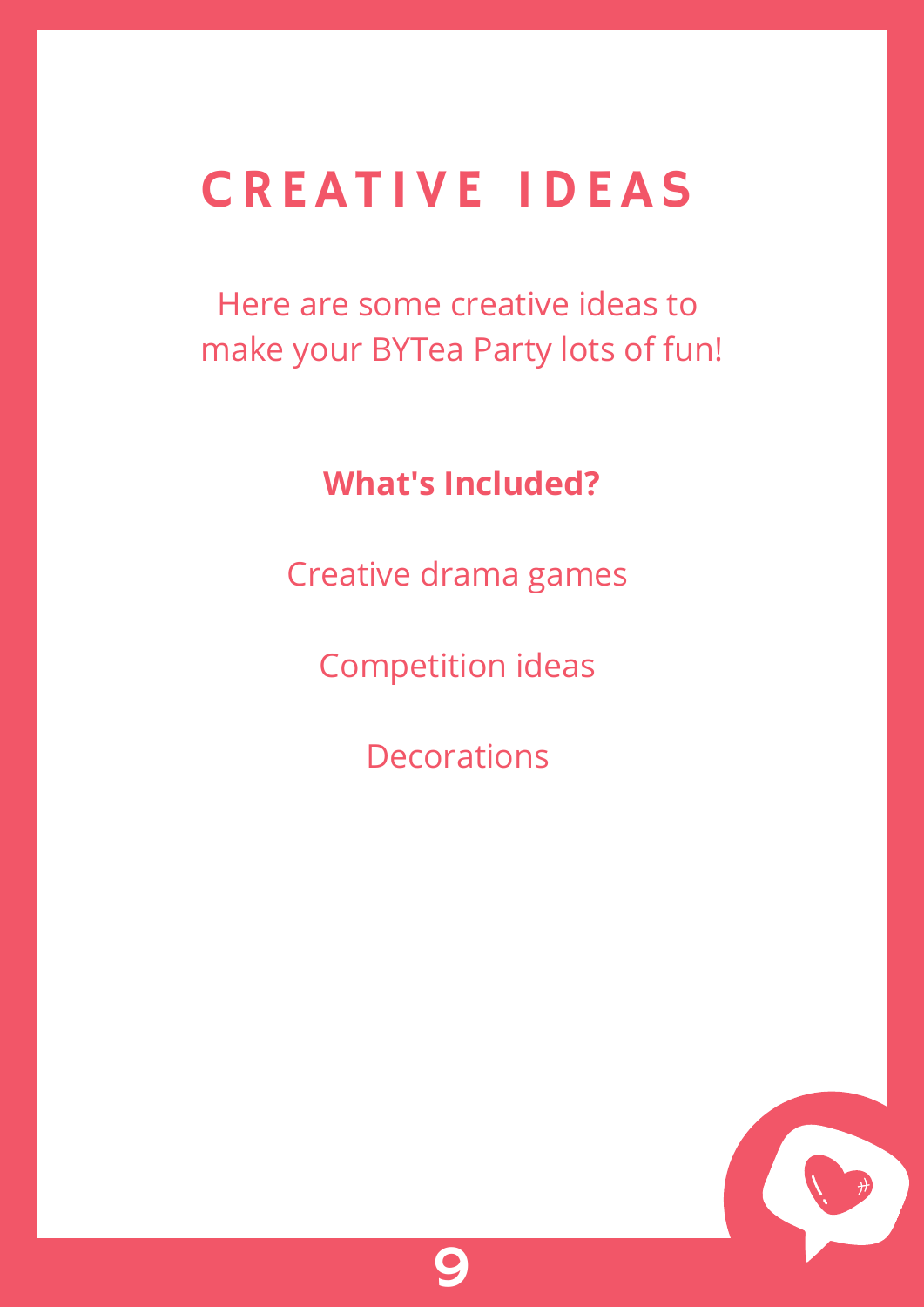# CREAT IVE DRAMA GAMES

10

## **Travel Ticket**

Ask all members of your group to imagine they have a travel ticket to go anywhere in the world and share it with each other. This could be as simple as around the corner to Grandma's house or as far away as Australia to have a holiday!

This is a fun way to get everyone talking and find out more about each other.

## **Who's got the baking spoon?**

Grab any spoon from the kitchen, preferably a baking spoon to theme with the BYTea party.

Ask one member of the group to exit the room and get one person in the room to place the baking spoon behind their back.

The aim of the game is for the person who has gone outside to come in and guess who's got the baking spoon. This is a fantastic way to have a giggle and see who's got the best poker face!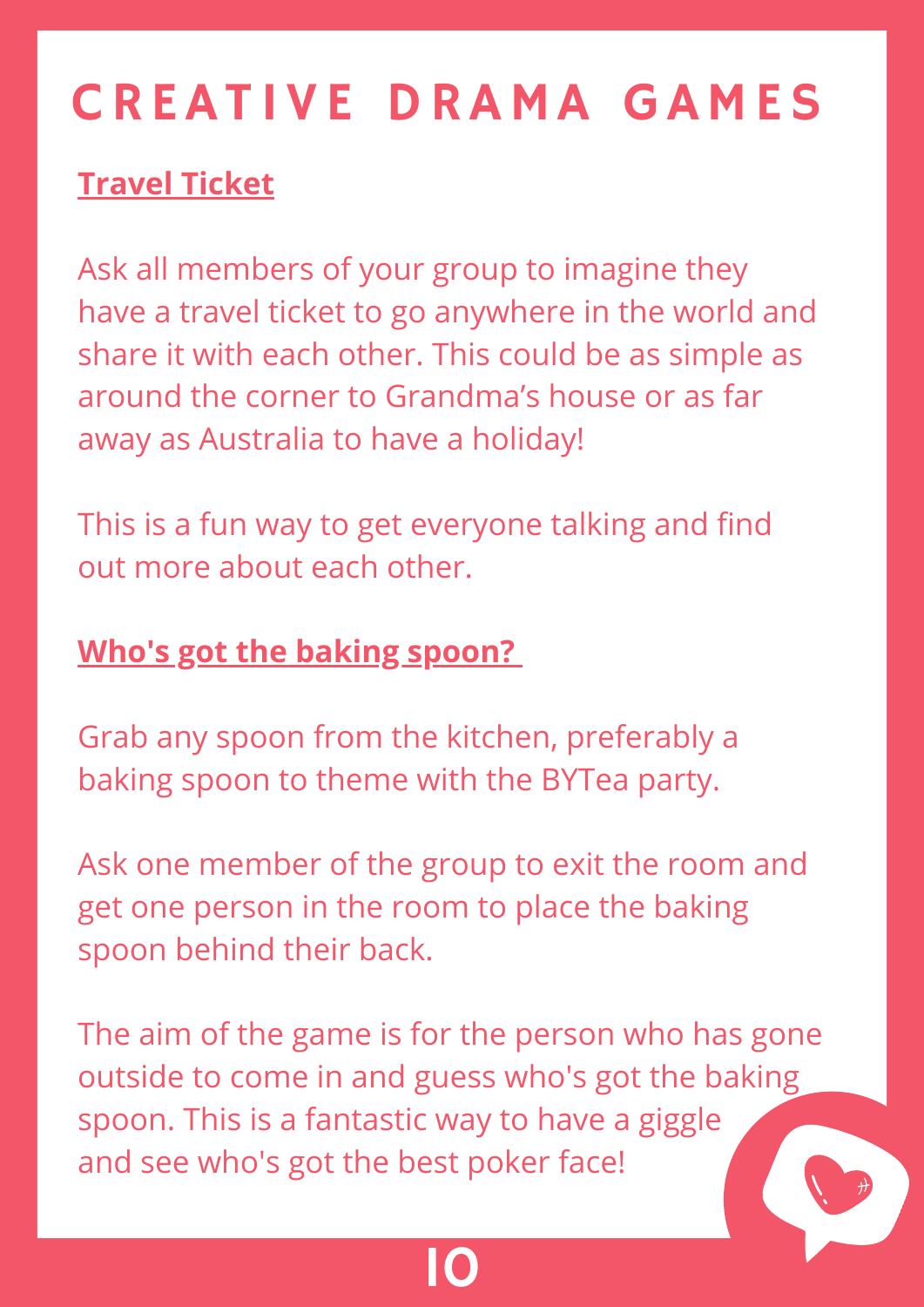# CREAT IVE DRAMA GAMES

11



## **What's in the magical box?**

The game starts with a leader asking the group to reach into an imaginary bag and pull out an object without saying what it is whilst miming the object and what it's used for.

Then the rest of the group guesses what the object is.

This is a fun and exciting version of the traditional game charades that gets all the group using drama to be imaginative and think on the spot.

TOP TIP: If struggling, use a theme for the objects to be pulled from the bag to help. For example, what you might find in a kitchen!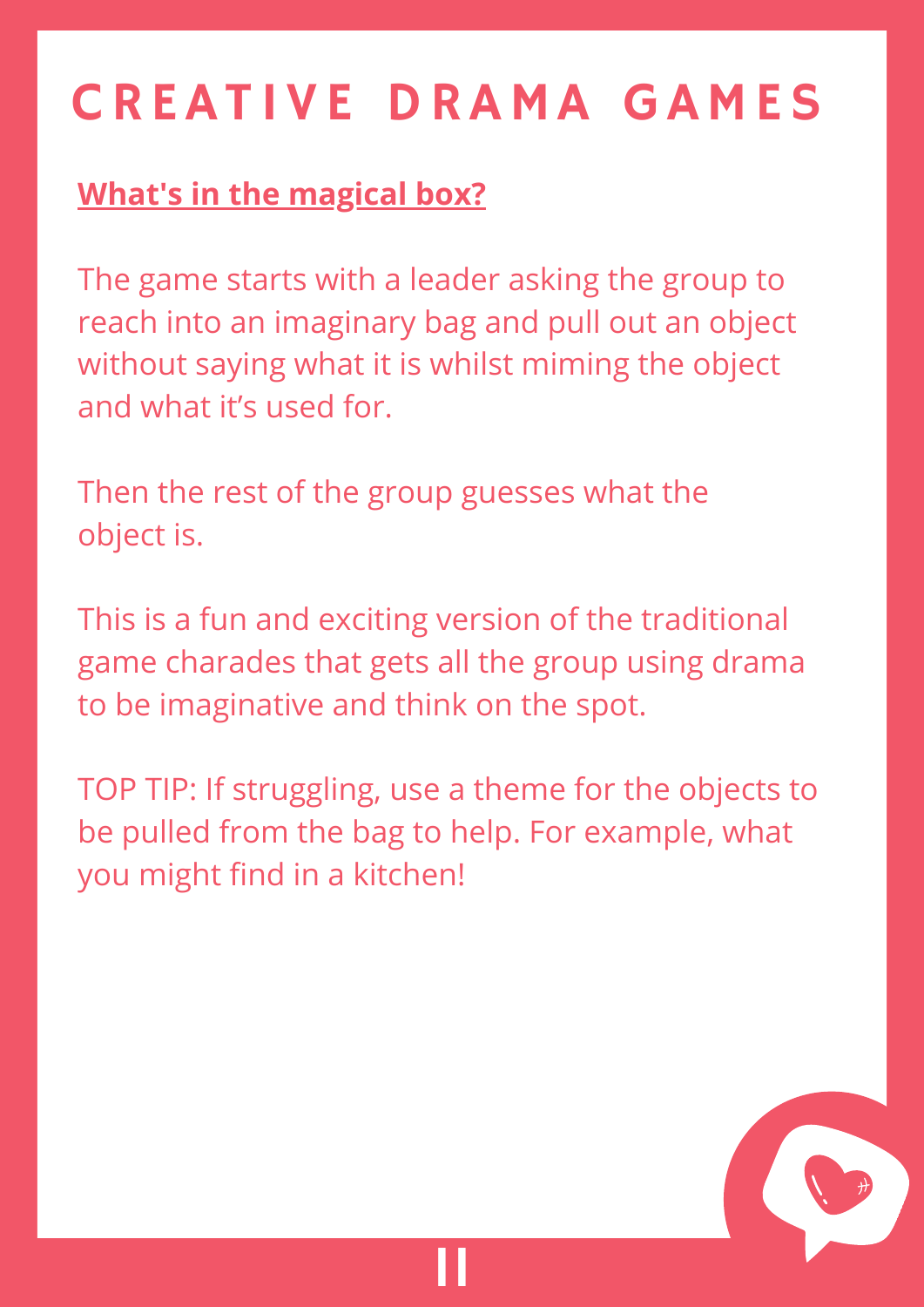

## COMPETITION IDEAS

#### **Raffle**

Create your own small raffle. Suggested prizes could be a bottle of wine, chocolates and bubble bath! Sell the tickets to your guests.

#### **Guess the sweets**

Grab some sweets, pop them in a jar and ask your guests to donate and guess how many sweets are in. The winner wins the sweets!

## DECORAT IONS

Make your own bunting for your BYTea Party by printing copies out of our template found on the next page. Simply hole punch the holes, connect the triangles together with string and hang up.

Decorate your BYTea Party with signage. Print out our template or make your own!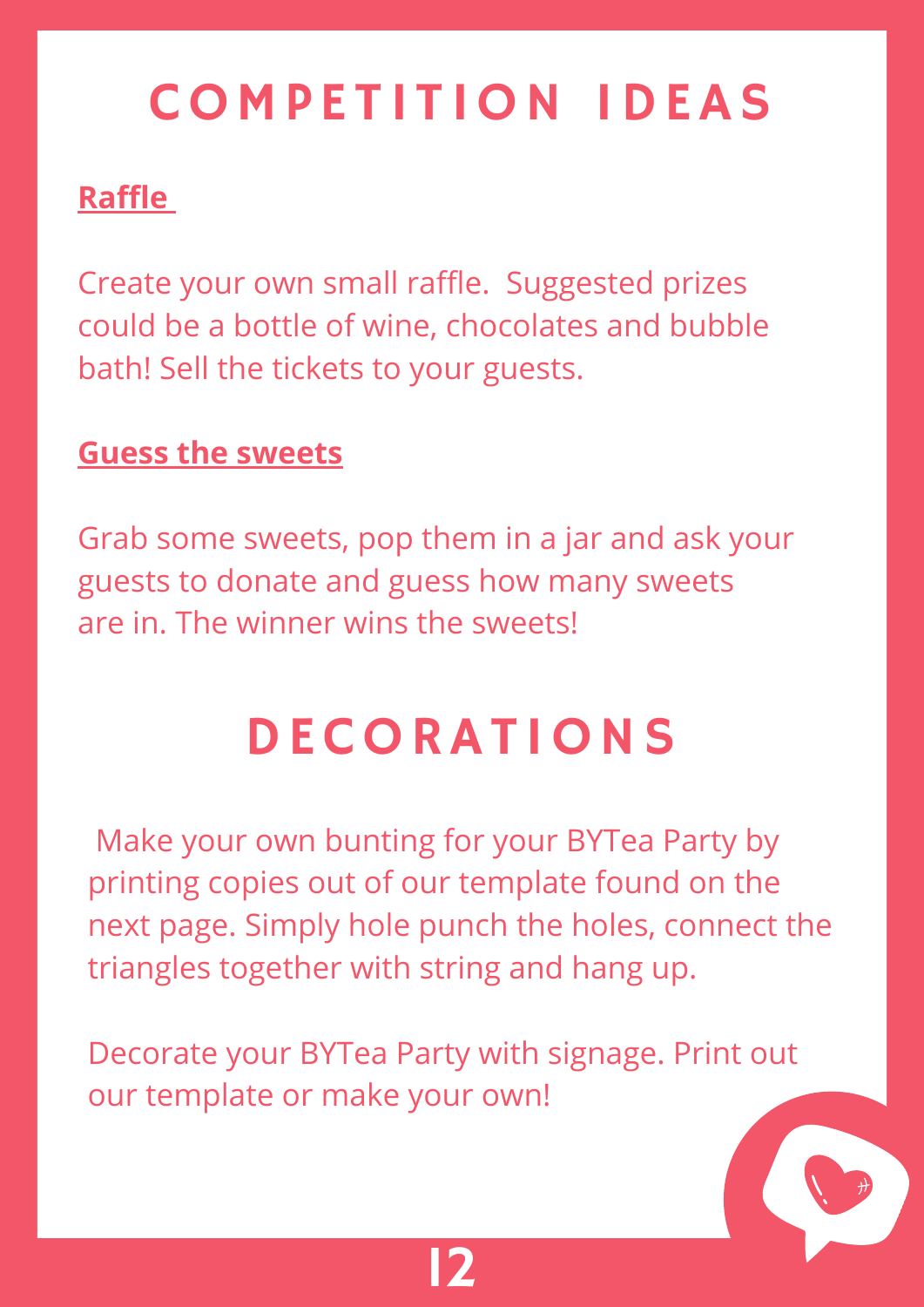

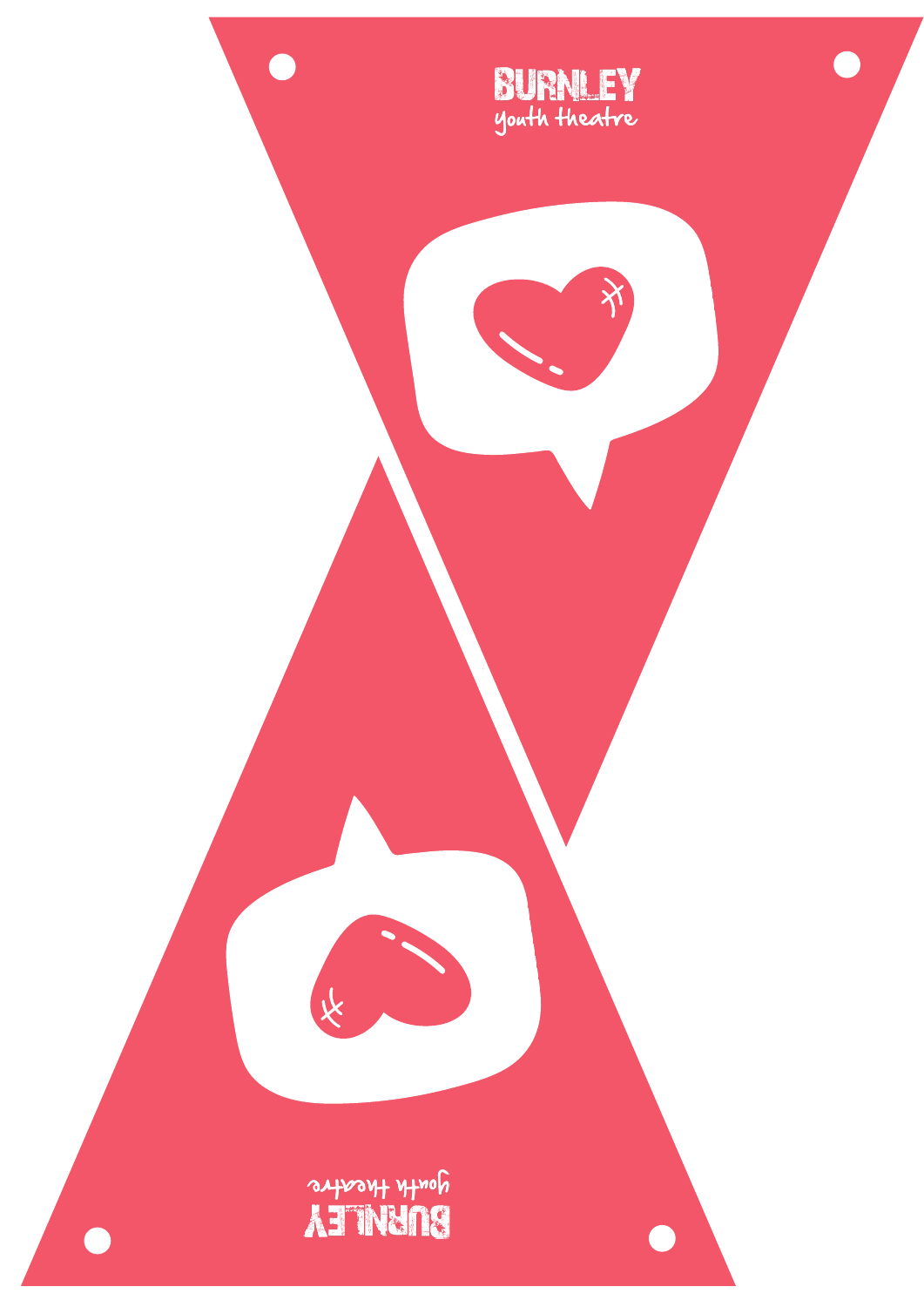

![](_page_17_Picture_1.jpeg)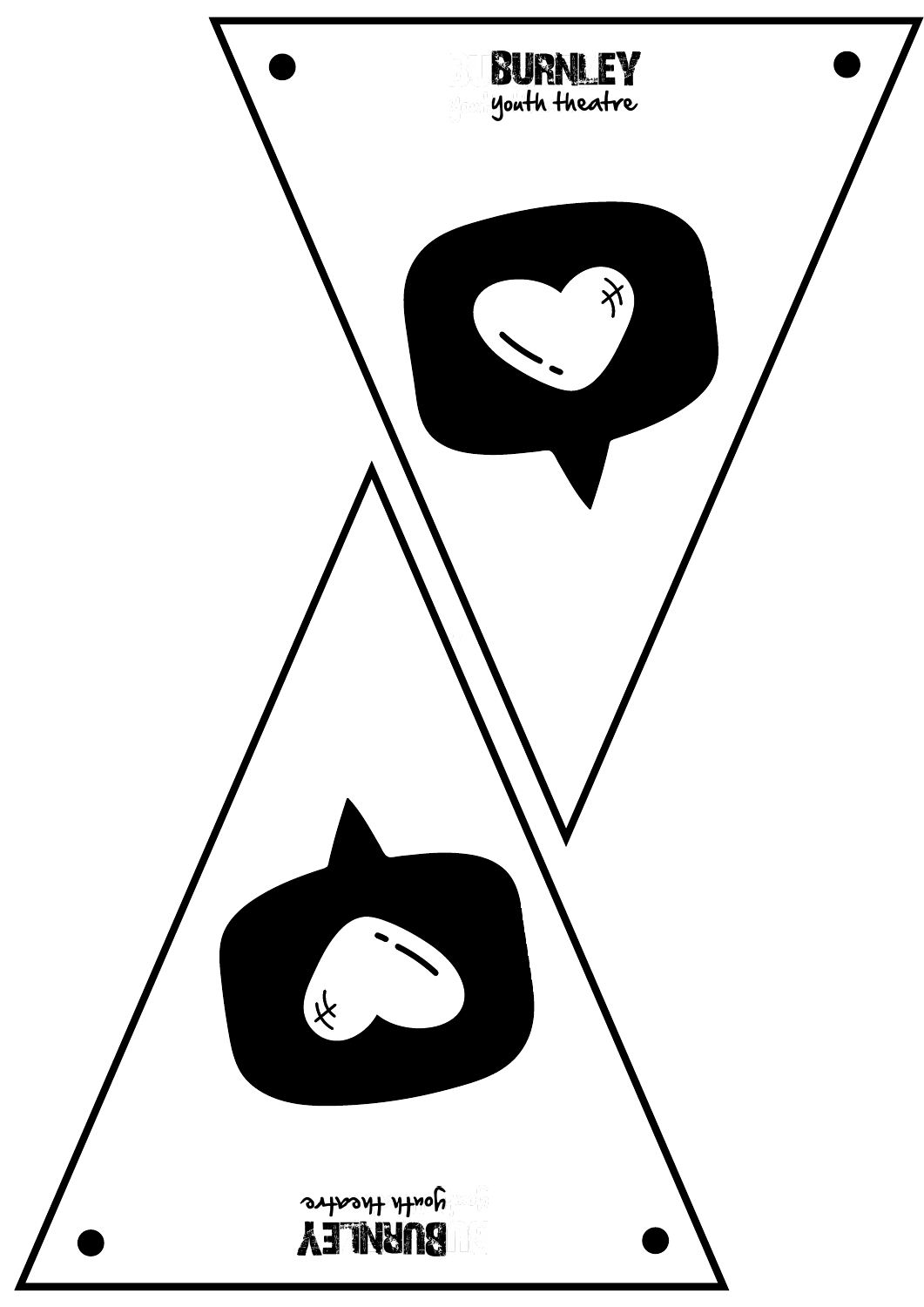![](_page_18_Picture_1.jpeg)

# WELCOME TO MY BYT EA PARTY!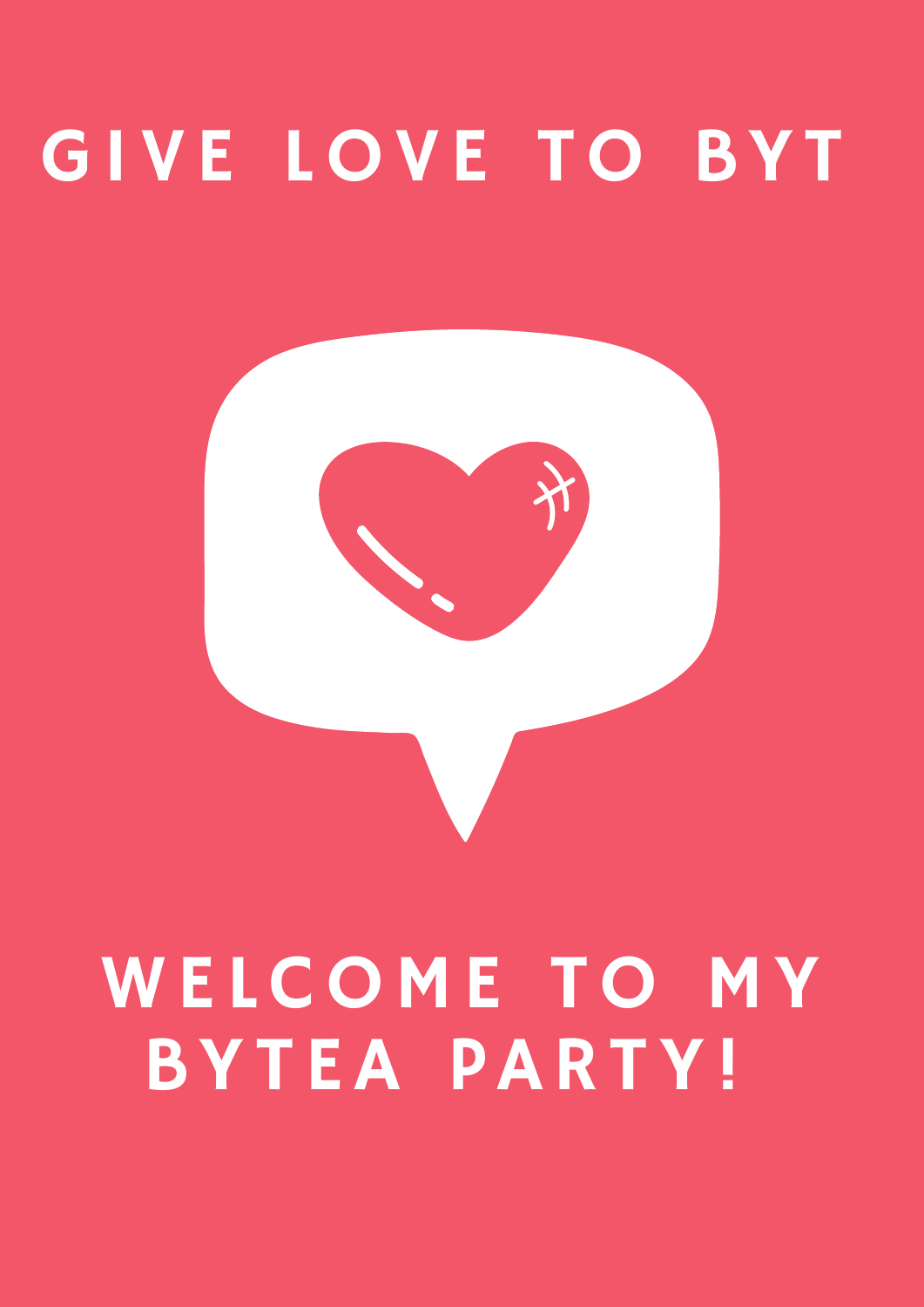![](_page_19_Picture_1.jpeg)

# WELCOME TO MY BYT EA PARTY!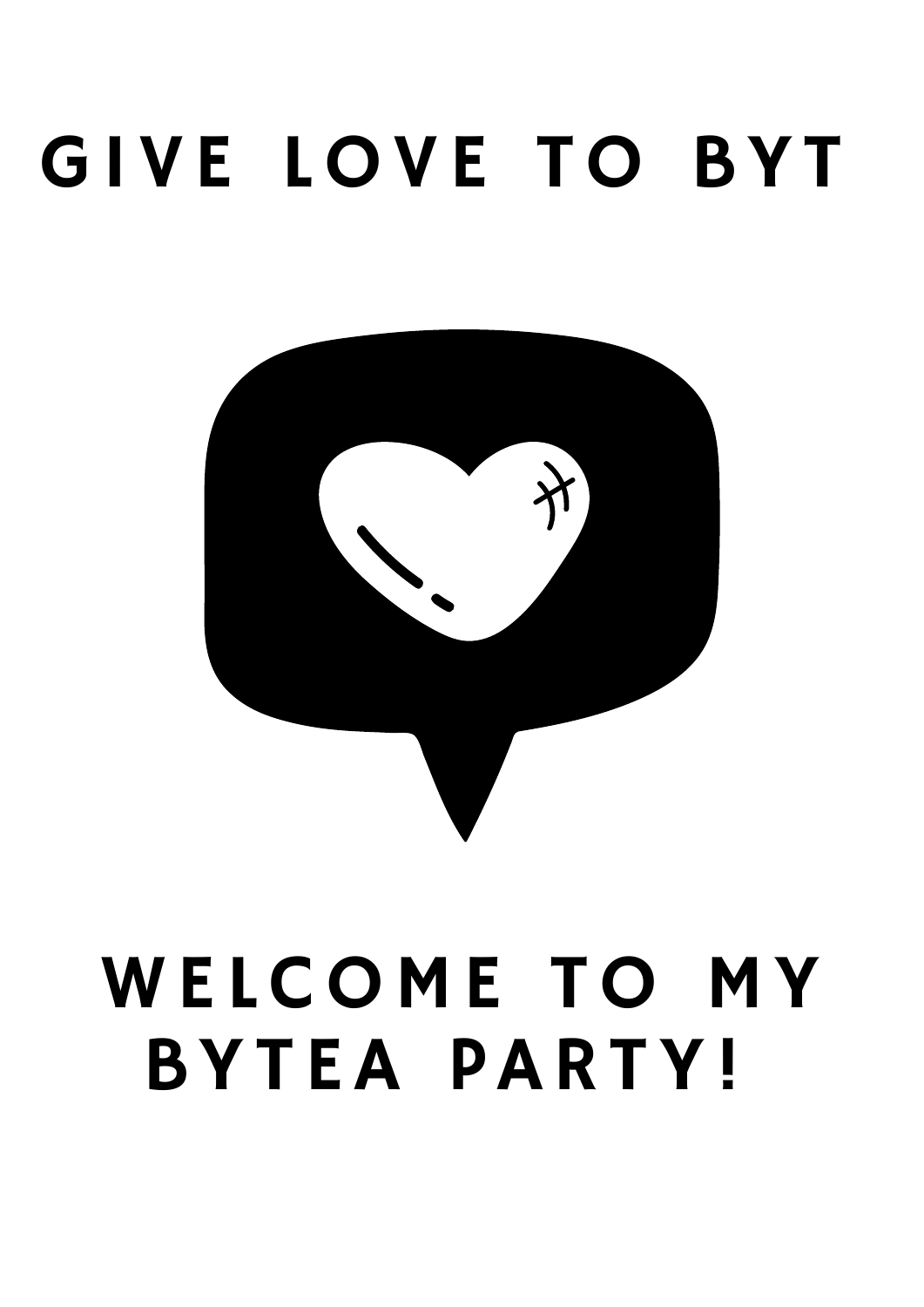![](_page_20_Picture_9.jpeg)

# BYTea CUPCAKE RECIPE

### **Ingredients**

110g softened butter 110g golden caster sugar 2 large eggs ½ tsp vanilla extract 110g self-raising flour

### **Method**

**STEP 1** Heat oven to 180C/160C fan/gas 4 and fill a 12 cupcake tray with cases.

**STEP 2** Beat the softened butter and golden caster sugar together until pale and fluffy then add in the eggs, one at a time, scraping down the sides of the bowl after each addition.

**STEP 3** Add the vanilla extract, self-raising flour and a pinch of salt, stir until just combined then spoon the mixture into the cupcake cases.

### **For the buttercream**

150g softened butter 300g icing sugar 1 tsp vanilla extract 3 tbsp milk food colouring